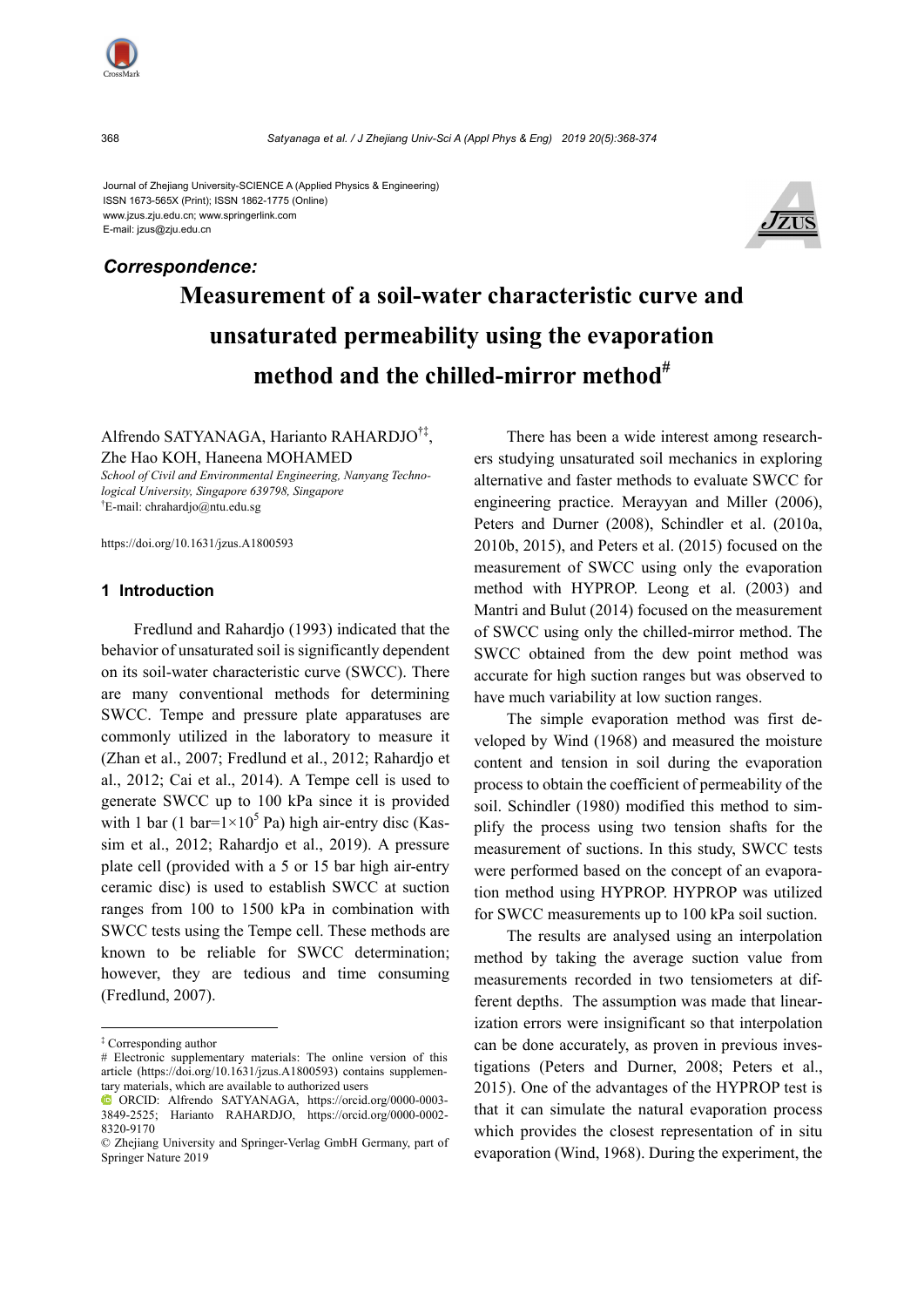measurements are automatically recorded in the HYPROP-View® software at a constant interval. Direct measurements of unsaturated permeability are commonly carried out using rigid wall and flexible wall permeameters (Samingan et al., 2005; Vanapalli et al., 2007; Gallage et al., 2013; Priono et al., 2017). Direct measurements of unsaturated permeability commonly take a very long time to complete (Huang et al., 1998; Samingan et al., 2003; Zhai et al., 2017).

The object of this study was to investigate the feasibility of a combination between the evaporation method and the chilled-mirror method utilizing HYPROP and WP4C, respectively, to produce SWCC over a wide range of low to high suctions and by incorporating a shrinkage curve for volume change corrections. The SWCC data obtained from these two methods were then verified using the conventional methods of the Tempe and pressure plate apparatuses. In addition, the unsaturated permeability for suctions up to 100 kPa as measured using HYPROP was compared with (a) the unsaturated permeability values obtained from a direct measurement using a modified Triaxial permeameter (Priono et al., 2017) and (b) the unsaturated permeability function obtained from the statistical method (Fredlund and Rahardjo, 1993), in order to study the feasibility of HYPROP for direct measurement of unsaturated permeability.

The theories of HYPROP and WP4C are provided in Data S1, including all governing equations, experimental procedures, and explanations of variables. Upon completion of SWCC testing using HYPROP and WP4C, the results were generated, presented, and discussed in this section. The index properties and compaction curve of the soils investigated in this study are also provided in Data S1.

### **2 Results and discussion**

### **2.1 Soil-water characteristic curve**

Satyanaga et al. (2017)'s equation (Eq. (1)) was used to best fit SWCC data in this study.

$$
S_{\rm w} = \left(1 - \frac{\ln(1 + \psi / \psi_{\rm r})}{\ln(1 + 10^6 / \psi_{\rm r})}\right)
$$

$$
\times \left\{ S_{\rm r} + \left[ (100 - S_{\rm r}) \left( 1 - (\beta) \text{erfc} \left( \frac{\ln \left( \frac{\psi_{\rm a} - \psi}{\psi_{\rm a} - \psi_{\rm m}} \right)}{s} \right) \right] \right] \right\},\tag{1}
$$

where  $\beta=1$  when  $\psi \gg \psi_a$ ;  $\beta=0$  when  $\psi \leq \psi_a$ ;  $S_w$  is the calculated degree of saturation;  $\psi$  is the related soil suction (kPa);  $\psi_a$ ,  $S_r$ ,  $\psi_m$ , *s*, and  $\psi_r$  are fitting parameters representing air-entry value (kPa), residual degree of saturation (%), inflection point (kPa), standard deviation, and residual suction (kPa), respectively.

The SWCC data were measured using HYPROP & WP4C and Tempe and pressure plate apparatuses. The experimental procedures for Tempe and pressure plate apparatuses are given in ASTM (2002). Shrinkage tests were carried out using evaporation tests on compacted soil specimens of the three soil mixtures at a controlled room temperature of 25 °C. The details of the test procedures and the development of the shrinkage curve can be found in (Fredlund et al., 2002). The shrinkage test results were then used to correct the SWCC data for total volume changes of the soil specimen during the tests. As a result, SWCC in terms of degree of saturation was obtained.

The fitting parameters of the SWCCs for the compacted soil mixtures are summarized in Tables 1 and 2. The experimental data of the SWCC are presented in Figs. 1–3 which show that HYPROP and WP4C can be used for obtaining SWCC data for suctions up to 5000 kPa. The evaporation method using HYPROP was used to measure SWCC for suctions up to 100 kPa whereas the chilled-mirror method using WP4C was used to measure SWCC for suctions between 500 and 5000 kPa. The measurement times of 80S20K, 50S50K, and 20S80K soil specimens from HYPROP tests are 3, 5, and 7 d, respectively. There was no measurement of SWCC for suctions between 100 and 500 kPa. The SWCC data from HYPROP were obtained from real-time (continuous measurement) of suctions during the tests. As a result, a good fitting curve of the SWCC data from the HYPROP was obtained. The Fredlund and Xing (1994) equation was also used to best fit the experimental data of SWCC in Figs. 1–3. Best fitting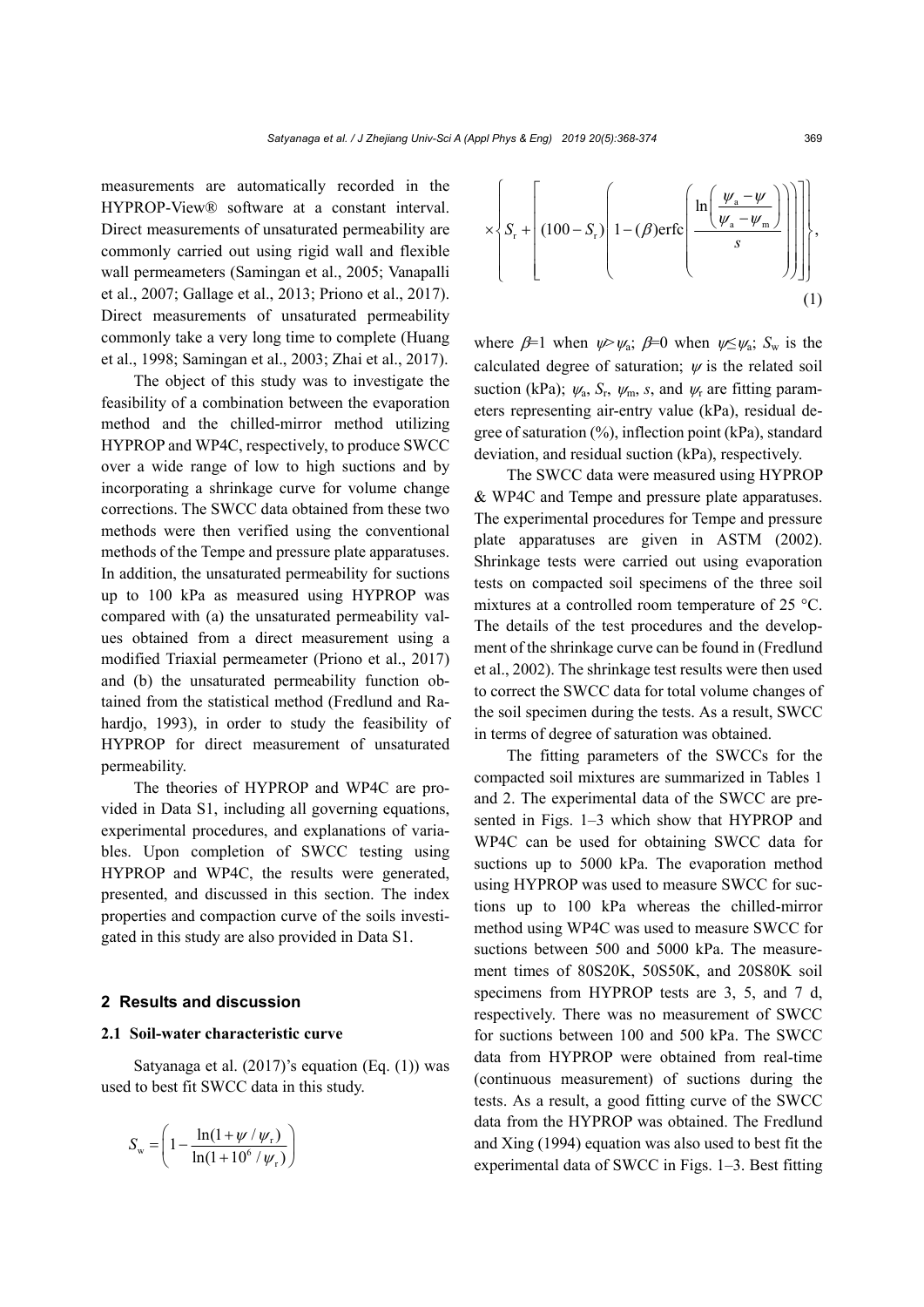lines from Satyanaga et al. (2017)'s equation were found to be in good agreement with those from the Fredlund and Xing (1994) equation. In addition, the parameters from Satyanaga et al. (2017) were also able to represent the variables of SWCC, such as air-entry value and residual suction.

**Table 1 Fitting parameters of SWCC obtained from HYPROP and WP4C tests** 

| Specimen | $\psi$ <sub>a</sub> (kPa) | $\psi_{\rm m}$ (kPa) | S    | $\psi$ <sub>r</sub> (kPa) |
|----------|---------------------------|----------------------|------|---------------------------|
| 80S20K   | 10                        | 80                   | 2.50 | 1000                      |
| 50S50K   | 15                        | 150                  | 2.00 | 5000                      |
| 20S80K   | 40                        | 170                  | 175  | 5000                      |

**Table 2 Fitting parameters of SWCC obtained from Tempe and pressure plate tests** 

| Specimen | $\psi$ <sub>a</sub> (kPa) | $\psi_{\rm m}$ (kPa) | S    | $\psi$ <sub>r</sub> (kPa) |
|----------|---------------------------|----------------------|------|---------------------------|
| 80S20K   |                           | 100                  | 3.00 | 1000                      |
| 50S50K   | 15                        | 120                  | 2.00 | 5000                      |
| 20S80K   | 40                        | 150                  | 1.75 | 5000                      |



**Fig. 1 SWCC of soil mixture of 80S20K** 



**Fig. 2 SWCC of soil mixture of 50S50K**



For the conventional method, the Tempe cell has a ceramic plate with an air-entry value of 1 bar which can measure suction up to 100 kPa. The pressure plate cell has a ceramic plate with an air-entry value of 15 bar which can be used to control suction up to 1500 kPa. This allows the development of SWCC for the range of suctions between 0 and 1500 kPa. However, because the ceramic disk has an air-entry value limited to 15 bar, the conventional method cannot be used to control suctions greater than 1500 kPa, and hence it has to be estimated from the best fitting SWCC.

Figs. 1–3 indicate that the shapes of SWCC of the three different soil mixtures as measured using the conventional Tempe and pressure plate apparatuses are similar to those obtained from measurements using HYPROP and WP4C. In addition, the best fitting parameters of SWCCs from the conventional Tempe and pressure plate apparatuses are of approximately the same value as those of SWCCs from HYPROP and WP4C. This indicates that the evaporation method combined with the chilled mirror hygrometer is a suitable alternative for measuring SWCC.

From Figs. 1–3, it can be observed that the two SWCCs are similar, especially in the suction range of 0–100 kPa. For suctions greater than 100 kPa, there are slight differences between the two SWCCs which may be due to the lack of data for certain suctions between those methods. The differences between the SWCC from the Tempe and pressure plate apparatuses and the SWCC from HYPROP and WP4C for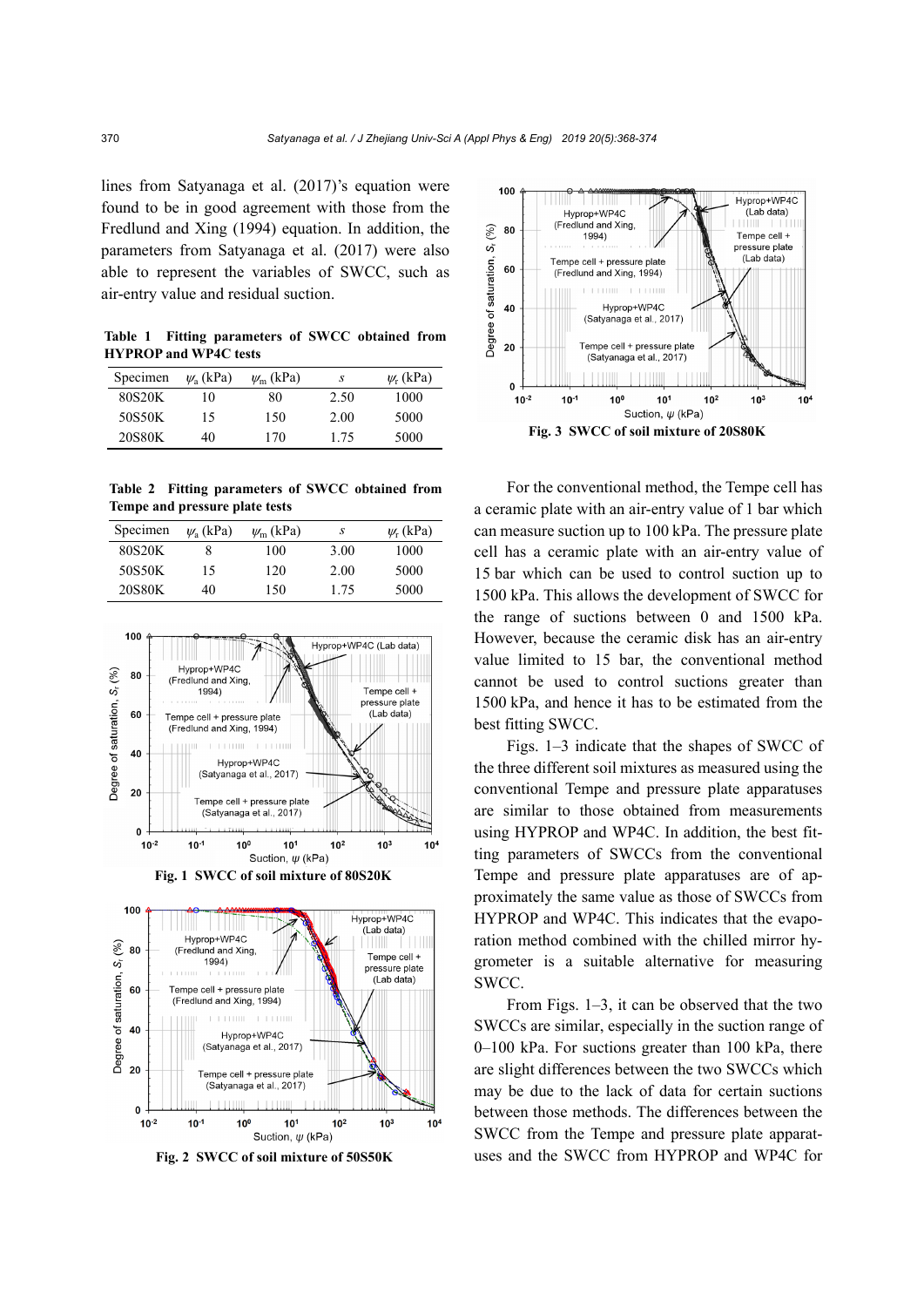specimens 80S20K are larger than the difference for other soil specimens. However, the rates of differences are still acceptable since the air-entry value (8 kPa), inflection point (100 kPa), and standard deviation (3) of the SWCC from the Tempe and pressure plate apparatuses are close to the air-entry value (10 kPa), inflection point (80 kPa), and standard deviation (2.5) of the SWCC from HYPROP and WP4C.

### **2.2 Unsaturated permeability**

The coefficients of permeability data are plotted against the suction values for the three soil mixtures 80S20K, 50S50K, and 20S80K in Figs. 4–6, respectively. The data obtained directly from the tests using HYPROP were verified by the indirect measurement of unsaturated permeability or the statistical method (Childs and Collis-George, 1950) using the respective SWCCs of the three soil mixtures. The procedure for the determination of unsaturated permeability using the statistical method is given by Fredlund and Rahardjo (1993) and Fredlund et al. (2012). Furthermore, the unsaturated permeability values from HYPROP were compared with the permeability data obtained from the direct measurements for 50S50K by Priono et al. (2017). Priono et al. (2107) carried out the unsaturated permeability tests using a modified Triaxial permeameter.

The unsaturated permeability results obtained from HYPROP tests were compared to those determined using the statistical method (Figs. 4–6). In addition, the unsaturated coefficients of permeability of soil mixture 50S50K obtained from direct measurements using an unsaturated modified Triaxial permeameter (Priono et al., 2017) were also compared with the unsaturated permeability from HYPROP and the statistical method as demonstrated in Fig. 5. The comparison showed good agreement between the results obtained from these three methods, confirming the reasonableness of the unsaturated permeability obtained from HYPROP. As illustrated by the unsaturated permeability presented in Figs. 4–6, the data points from HYPROP measurements are located close to those determined by the statistical method. This shows that the coefficient of permeability results from HYPROP are reliable. For the 50S50K specimen, the modified Triaxial permeameter results are also located close to the HYPROP and statistical method results, further confirming the results from HYPROP and the statistical method.



**Fig. 4 Unsaturated permeability of the soil mixture of 80S20K** 



**Fig. 5 Unsaturated permeability of the soil mixture of 50S50K** 



**Fig. 6 Unsaturated permeability of the soil mixture of 20S80K**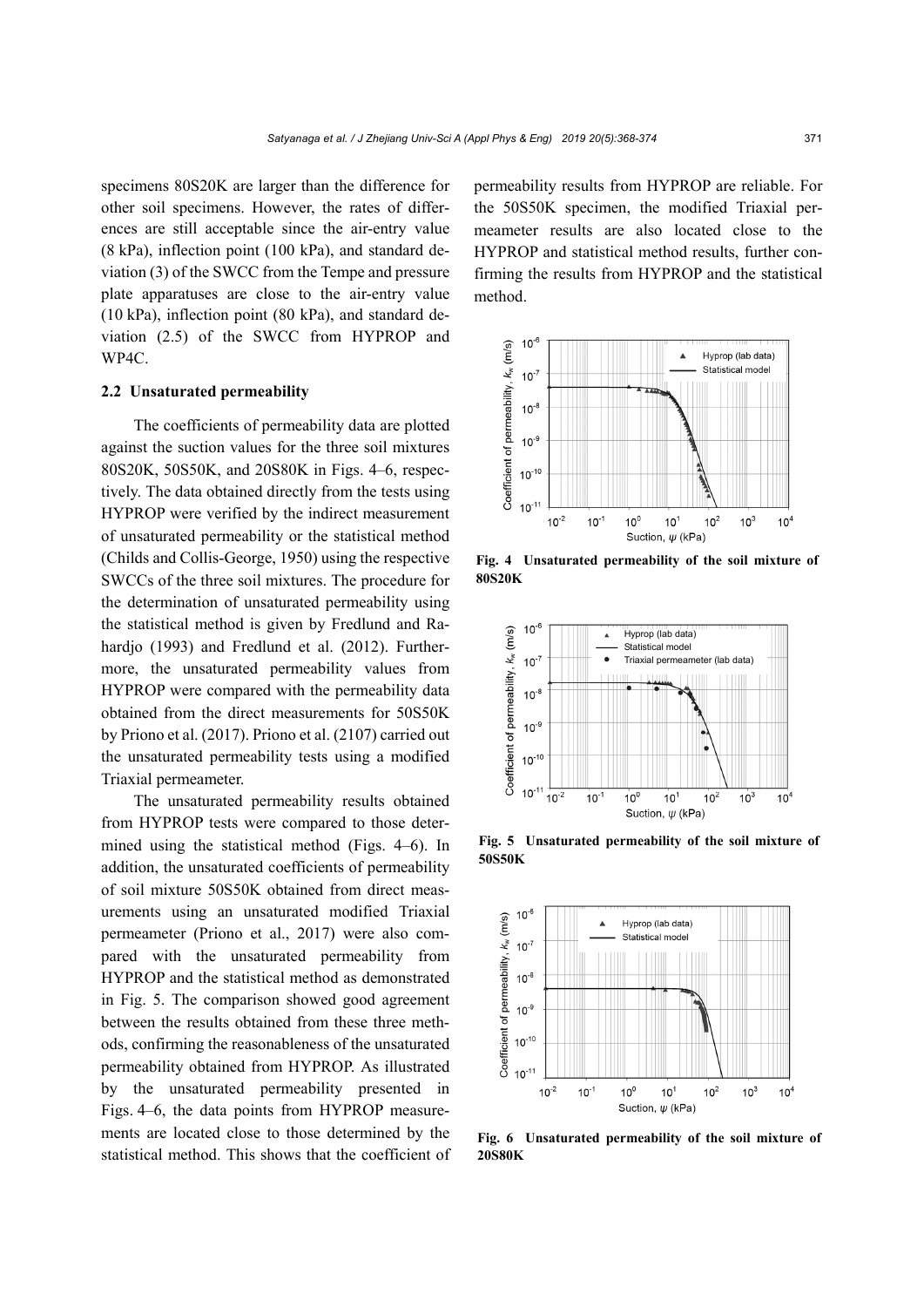## **3 Conclusions**

1. The SWCC data from the conventional methods (Tempe and pressure plate apparatuses) and the alternative methods (HYPROP and WP4C) were fitted using the equation of Satyanaga et al. (2017). The fitting parameters related to air-entry value, inflection point, and standard deviation from both curves, agreed well and indicated that the combined SWCC data from the evaporation and chilled-mirror methods can be used to obtain SWCC with a wider range of suction.

2. The unsaturated permeability data obtained from HYPROP agreed with the data from direct measurement using a modified Triaxial permeameter and the data from the statistical method. Hence, HYPROP can be used to expedite the measurement of unsaturated permeability of soil for suctions up to 100 kPa.

3. The combination of SWCC tests using HYPROP and WP4C offers a shorter experimental duration compared with the conventional method. However, this method is applicable only for soils with air-entry values less than 100 kPa or higher than 500 kPa.

4. Further works are required to investigate the applicability of this alternative method on different soil conditions, especially on soils with significant volume change.

#### **Acknowledgements**

The authors would like to acknowledge the assistance from Prof. Qian ZHAI from Key Laboratory for RC and PRC Structures of the Ministry of Education, Southeast University, China in providing the Chinese translation of the summary of the paper. The authors also acknowledge the assistances from Mr. Jeremy TAN and Ms. Yu-ying WANG during the collection of the data in this study.

#### **References**

- ASTM (American Society for Testing and Materials), 2002. Standard Test Methods for Determination of the Soil Water Characteristic Curve for Desorption Using a Hanging Column, Pressure Extractor, Chilled Mirror Hygrometer, and/or Centrifuge. ASTM D6836-02, ASTM, West Conshohocken, PA, USA.
- Cai GQ, Zhao CG, Li J, et al., 2014. A new triaxial apparatus for testing soil water retention curves of unsaturated soils

under different temperatures. *Journal of Zhejiang University-SCIENCE A (Applied Physics & Engineering)*, 15(5):364-373.

https://doi.org/10.1631/jzus.A1300358

Childs EC, Collis-George N, 1950. The permeability of porous materials. *Proceedings of the Royal Society A*, 201(1066): 392-405.

https://doi.org/10.1098/rspa.1950.0068

Fredlund DG, 2007. Slope stability hazard management systems. *Journal of Zhejiang University SCIENCE A*, 8(11):1695-1711.

https://doi.org/10.1631/jzus.2007.A1695

Fredlund DG, Rahardjo H, 1993. Soil Mechanics for Unsaturated Soils. Wiley, New York, USA.

Fredlund DG, Xing A, 1994. Equations for the soil-water characteristic curve. *Canadian Geotechnical Journal*, 31(3):521-532. https://doi.org/10.1139/t94-061

Fredlund DG, Rahardjo H, Fredlund MD, 2012. Unsaturated Soil Mechanics in Engineering Practice*.* John Wiley & Sons, Hoboken, USA.

- Fredlund MD, Wilson GW, Fredlund DG, 2002. Representation and estimation of the shrinkage curve. Proceedings of the 3rd International Conference on Unsaturated Soils, p.145-149.
- Gallage C, Kodikara J, Uchimura T, 2013. Laboratory measurement of hydraulic conductivity functions of two unsaturated sandy soils during drying and wetting processes. *Soils and Foundations*, 53(3):417-430. https://doi.org/10.1016/j.sandf.2013.04.004
- Huang SY, Fredlund DG, Barbour SL, 1998. Measurement of the coefficient of permeability for a deformable unsaturated soil using a triaxial permeameter. *Canadian Geotechnical Journal*, 35(3):426-432. https://doi.org/10.1139/t98-011
- Kassim A, Gofar N, Lee LM, et al., 2012. Modeling of suction distributions in an unsaturated heterogeneous residual soil slope. *Engineering Geology*, 131-132:70-82. https://doi.org/10.1016/j.enggeo.2012.02.005
- Leong EC, Tripathy S, Rahardjo H, 2003. Total suction measurement of unsaturated soils with a device using the chilled-mirror dew-point technique. *Géotechnique*, 53(2): 173-182.

https://doi.org/10.1680/geot.2003.53.2.173

- Mantri S, Bulut R, 2014. Evaluating performance of a chilled mirror device for soil total suction measurements. Proceedings of Geo-Hubei 2014 International Conference on Sustainable Civil Infrastructure. https://doi.org/10.1061/9780784478509.008
- Merayyan SM, Miller CJ, 2006. Determination of the soilwater characteristic curve using the evaporation technique*.* Proceedings of the 4th International Conference on Unsaturated Soils.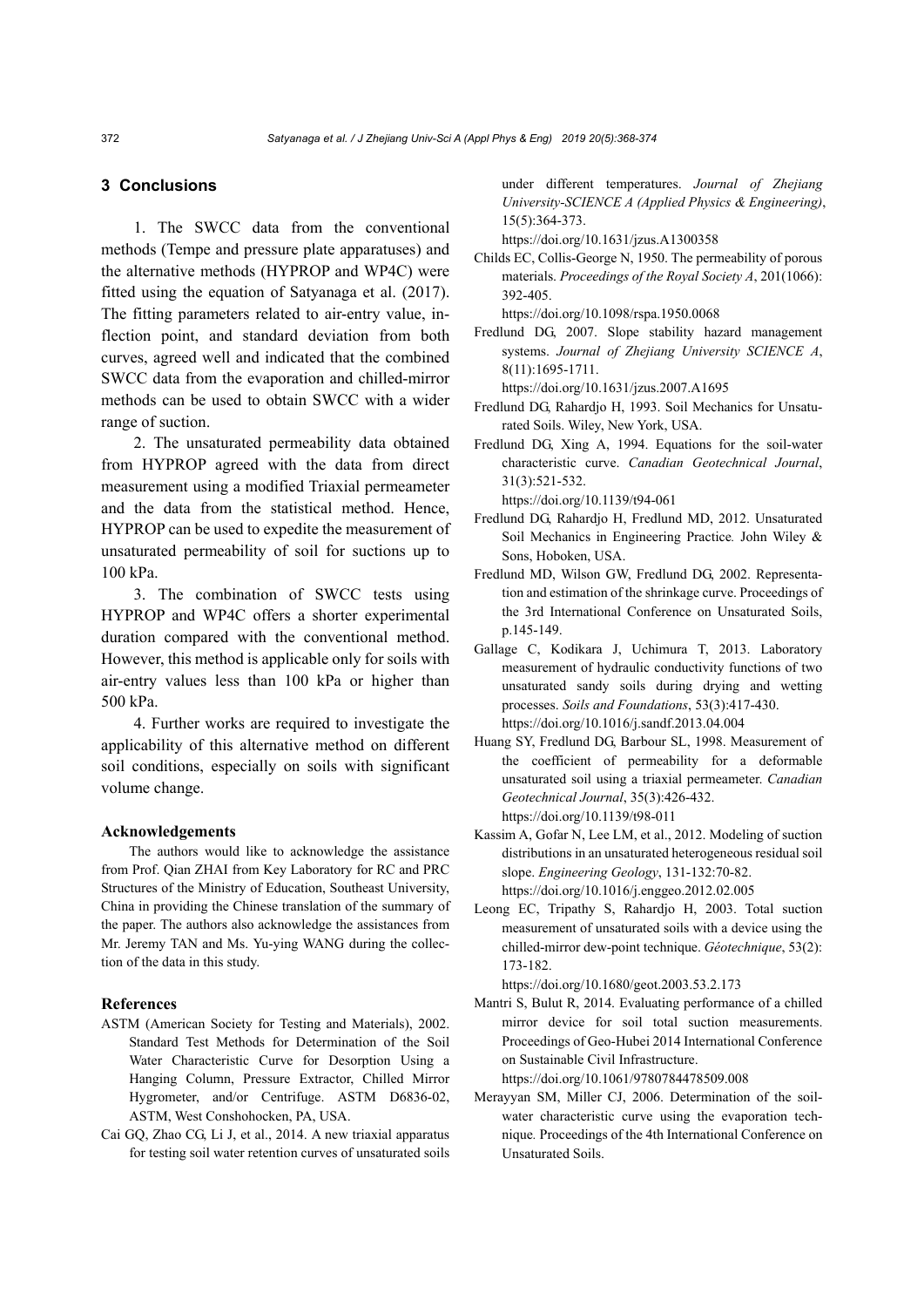Peters A, Durner W, 2008. Simplified evaporation method for determining soil hydraulic properties. *Journal of Hydrology*, 356(1-2):147-162.

https://doi.org/10.1016/j.jhydrol.2008.04.016

Peters A, Iden SC, Durner W, 2015. Revisiting the simplified evaporation method: identification of hydraulic functions considering vapor, film and corner flow. *Journal of Hydrology*, 527:531-542.

https://doi.org/10.1016/j.jhydrol.2015.05.020

Priono, Rahardjo H, Chatterjea K, et al., 2017. Laboratory investigation on hydraulic anisotropy behavior of unsaturated soil. *Canadian Geotechnical Journal*, 54(7): 1034-1046.

https://doi.org/10.1139/cgj-2016-0023

- Rahardjo H, Satyanaga A, D'Amore GAR, et al., 2012. Soil-water characteristic curves of gap-graded soils. *Engineering Geology*, 125:102-107. https://doi.org/10.1016/j.enggeo.2011.11.009
- Rahardjo H, Satyanaga A, Mohamed H, et al., 2019. Comparison of soil–water characteristic curves from conventional testing and combination of small-scale centrifuge and dew point methods. *Geotechnical and Geological Engineering*, 37(2):659-672. https://doi.org/10.1007/s10706-018-0636-2
- Samingan AS, Leong EC, Rahardjo H, 2003. A flexible wall permeameter for measurements of water and air coefficients of permeability of residual soils. *Canadian Geotechnical Journal*, 40(3):559-574. https://doi.org/10.1139/t03-015
- Samingan AS, Leong EC, Rahardjo H, 2005. Estimating permeability functions of Singapore residual soils. *Engineering Geology*, 78(1-2):119-133. https://doi.org/10.1016/j.enggeo.2004.12.001
- Satyanaga A, Rahardjo H, Zhai Q, 2017. Estimation of unimodal water characteristic curve for gap-graded soil. *Soils and Foundations*, 57:789-801. https://doi.org/10.1016/j.sandf.2017.08.009
- Schindler U, 1980. Ein schnellverfahren zur messung der wasserleitfähigkeit im teilgesättigten boden an stechzylinderproben. *Archiv für Acker-und Pflanzenbau und Bodenkunde*, 24(1):1-7 (in German).
- Schindler U, Durner W, von Unold G, et al., 2010a. The evaporation method: extending the measurement range of soil hydraulic properties using the air-entry pressure of the ceramic cup. *Journal of Plant Nutrition and Soil Science*, 173(4):563-572.

https://doi.org/10.1002/jpln.200900201

Schindler U, Durner W, von Unold G, et al., 2010b. Evaporation method for measuring unsaturated hydraulic properties of soils: extending the measurement range. *Soil Science Society of America Journal*, 74(4):1071-1083. https://doi.org/10.2136/sssaj2008.0358

Schindler U, Doerner J, Mueller L, 2015. Simplified method

for quantifying the hydraulic properties of shrinking soils. *Journal of Plant Nutrition and Soil Science*, 178(1): 136-145.

https://doi.org/10.1002/jpln.201300556

Vanapalli SK, Garga VK, Brisson P, 2007. A modified permeameter for determination of unsaturated coefficient of permeability. *Geotechnical and Geological Engineering*, 25(2):191-202.

https://doi.org/10.1007/s10706-006-9103-6

- Wind GP, 1968. Capillary conductivity data estimated by a simple method. *In*: Rijtema PE, Wassink H (Eds.), Water in the Unsaturated Zone. IASH, Gentbrugge, Belgium, p.19-23.
- Zhai Q, Rahardjo H, Satyanaga A, et al., 2017. Effect of bimodal soil-water characteristic curve on the estimation of permeability function. *Engineering Geology*, 230:142- 151.

https://doi.org/10.1016/j.enggeo.2017.09.025

Zhan LT, Chen P, Ng CWW, 2007. Effect of suction change on water content and total volume of an expansive clay. *Journal of Zhejiang University SCIENCE A*, 8(5):699- 706.

https://doi.org/10.1631/jzus.2007.A0699

## **List of electronic supplementary materials**

Data S1 Theory

## 中文概要

## 题 目:综合蒸发法和冷镜露点法测量水**-**土特征曲线和非 饱和渗透系数

- 的: 综合使用 HYPROP 和 WP4C 两种仪器, 探索 采用蒸发法和冷镜露点法测量大吸力范围的水-土特征曲线,并采用收缩曲线对土体变形进行修 正。
- 方 法: 1. 采用 HYPROP 仪器, 在 0~100 kPa 吸力范围内 测量土体的水-土特征曲线。2. 当吸力大于 600 kPa 时,采用 WP4C 仪器,测量土体的水-土 特征曲线。3. 采用传统张力仪吸力板仪器, 在 0~500 kPa 吸力范围内测量土体的水-土特征曲 线。4. 采用 Satyanaga et al. (2017)公式, 对实验 数据进行拟合。5. 采用 HYPROP 仪器直接测量土 体的非饱和渗透系数。6. 采用蒸发法, 获取干缩 曲线。
- 结 论:1. 采用 Satyanaga et al. (2017)公式,对实验数据进